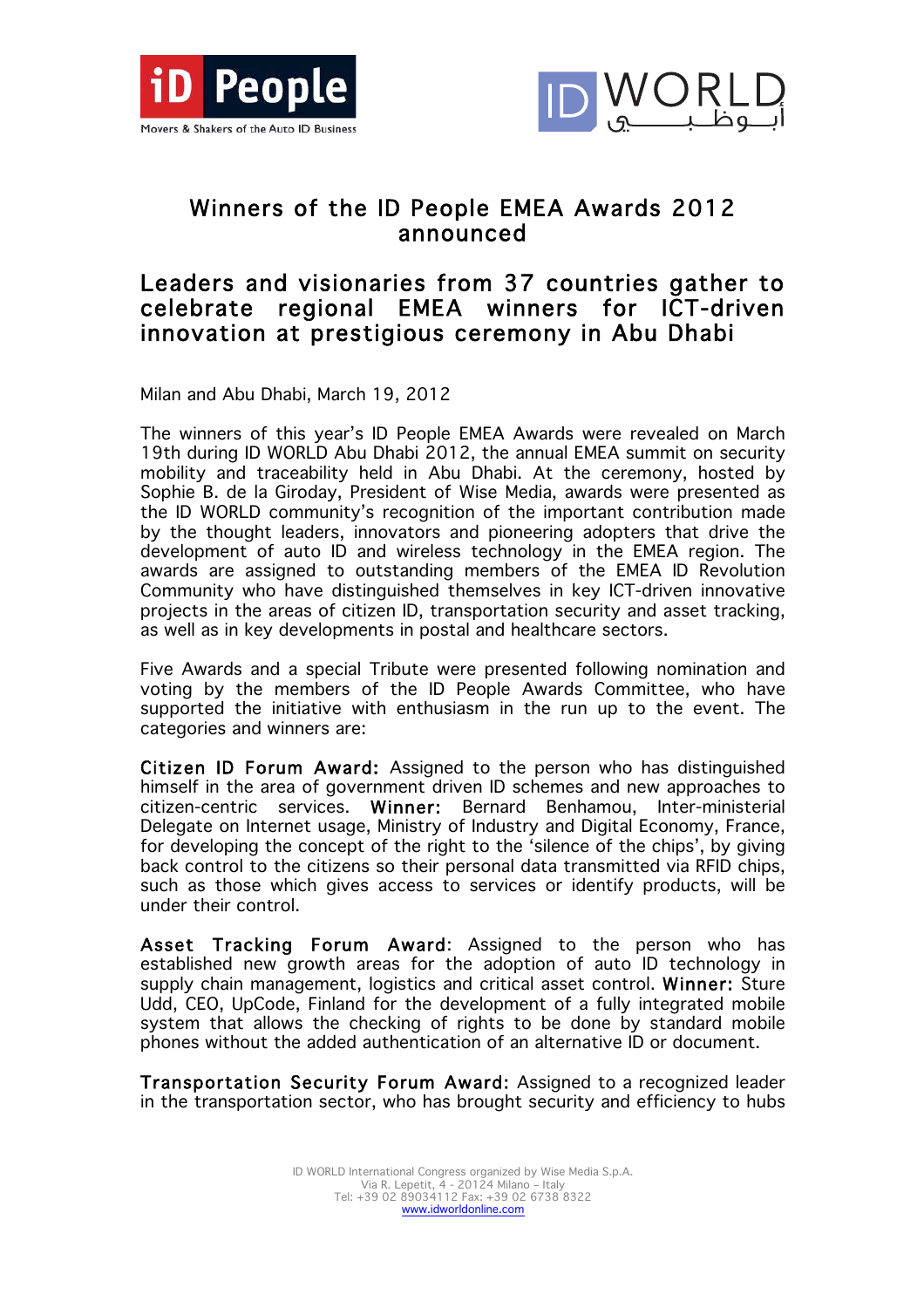



and networks to improve performance in airports, railroad stations or seaports. Winner: Dr. Arif Sultan Al Hammadi, Executive Vice President , Khalifa University in the UAE, for the establishment of the Cyber Operations Centre of Excellence at Khalifa University to encourage and support the development of intellectual property in the field of cyber operations and enhance research capability in specified cyber technology areas.

Postal Innovation Award: Assigned to the person who is facilitating the expansion of innovative auto ID technologies for the postal and express shipping sector. Winner: Rodah Masaviru, Secretary General, Pan African Postal Union, based in Tanzania, for her efforts in initiating strategies for the reform and the commercialization of postal enterprises in Africa, and to embrace new ICT solutions in order to offer diversified and quality services in the highly versatile communications environment.

HealthTech Innovation Award: Assigned to the person who is pioneering the adoption of auto ID technologies in the world of healthcare to improve patient security, hospital efficiency and the safe supply of pharmaceuticals. Winner: Dr. Olivier Harrison, Director of Public Health and Health Policy Health Authority of Abu Dhabi (HAAD), for driving the development of Weqaya, a unique whole population screening and intervention program, which unifies health data systems by collating it in a single architecture, ensuring the high standards of ethics, data security, and confidentiality.

Tribute to Individual Leadership and Vision: A special award assigned to a person with strategic insight, vision and leadership surrounding the many issues faced by modern society. Winner: Dr. Jamal Sanad Al Suwaidi, Director General of the Emirates Center for Strategic Studies and research ECSSR) for his determined mission to formulate strategies and take decisions for positive change in the various political, economic, social, informational, military and strategic arenas pertinent to the United Arab Emirates in particular and the Arab Gulf states, the Arab region and the international community, as a whole.



**Winners** and presenters at the ID People Awards ceremony in Abu Dhabi, 2012